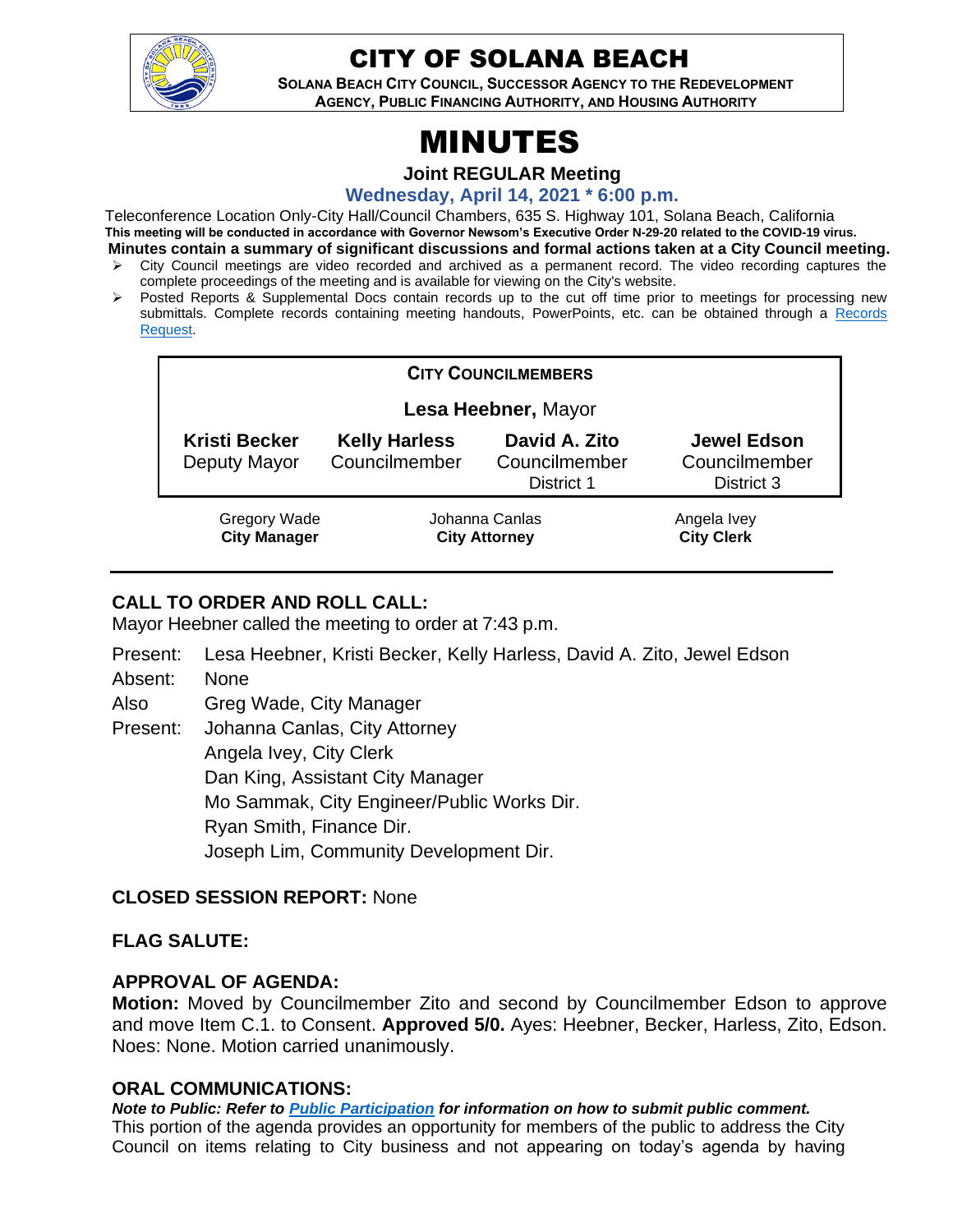submitted written comments for the record to be filed with the record or by registering to join the virtual meeting online to speak live, per the Public Participation instructions on the Agenda. Comments relating to items on this evening's agenda are taken at the time the items are heard. Pursuant to the Brown Act, no action shall be taken by the City Council on public comment items. Council may refer items to the City Manager for placement on a future agenda. The maximum time allotted for each speaker is THREE MINUTES (SBMC 2.04.190).

Julie Van de Auwera, Parks & Recreation Commission, spoke about many events being cancelled during COVID and being able to coordinate Santa's Sleigh ride at the holiday. She shared some stories from citizens eager to share how the parks have played a part in significant moments in their lives. She said that the Parks & Recreation Commission would like to collect these stories and memories and post on the Parks & Recreation Commission webpage.

Keith McCormick spoke about being a long-term volunteer for the American Cancer Society, his support for adding a smoke free housing policy on a future agenda, his request to help protect the public from the dangers of smoking and second-hand smoke, lower insurance rates for landlords, that the City of Carlsbad had implemented a smokefree policy recently, and science and society support this action.

#### **COUNCIL COMMUNITY ANNOUNCEMENTS / COMMENTARY:**

*An opportunity for City Council to make brief announcements or report on their activities. These items are not agendized for official City business with no action or substantive discussion.* 

### **A. CONSENT CALENDAR:** (Action Items) (A.1. - A.6.)

*Note to Public: Refer to Public Participation for information on how to submit public comment.*  Items listed on the Consent Calendar are to be acted in a single action of the City Council unless pulled for discussion.

Any member of the public may address the City Council on an item of concern by submitting written correspondence for the record to be filed with the record or by registering to join the virtual meeting online to speak live, per the Public Participation instructions on the Agenda. The maximum time allotted for each speaker is THREE MINUTES (SBMC 2.04.190).

Those items removed from the Consent Calendar by a member of the Council will be trailed to the end of the agenda, while Consent Calendar items removed by the public will be discussed immediately after approval of the Consent Calendar.

#### **A.1. Minutes of the City Council.**

Recommendation: That the City Council

1. Approve the Minutes of the March 10, 2021 City Council Meetings.

Approved Minutes [http://www.ci.solana-beach.ca.us/index.asp?SEC=F0F1200D-21C6-4A88-8AE1-0BC07C1A81A7&Type=B\\_BASIC](http://www.ci.solana-beach.ca.us/index.asp?SEC=F0F1200D-21C6-4A88-8AE1-0BC07C1A81A7&Type=B_BASIC) **Motion:** Moved by Councilmember Edson and second by Councilmember Harless to approve. **Approved 5/0.** Ayes: Heebner, Becker, Harless, Zito, Edson. Noes: None. Motion carried unanimously.

#### **A.2. Register Of Demands.** (File 0300-30)

Recommendation: That the City Council

1. Ratify the list of demands for March 6, 2021 – March 26, 2021.

[Item A.2. Report \(click here\)](https://solanabeach.govoffice3.com/vertical/Sites/%7B840804C2-F869-4904-9AE3-720581350CE7%7D/uploads/Item_A.2._Report_(click_here)_04-14-21_O.pdf)

Solana Beach City Council Regular Meeting Minutes **April 14, 2021** Page 2 of 8

*Posted Reports & Supplemental Docs contain records up to the cut off time, prior to the start of the meeting, for processing new submittals. The final official record containing handouts, PowerPoints, etc. can be obtained through a Records Request to the City*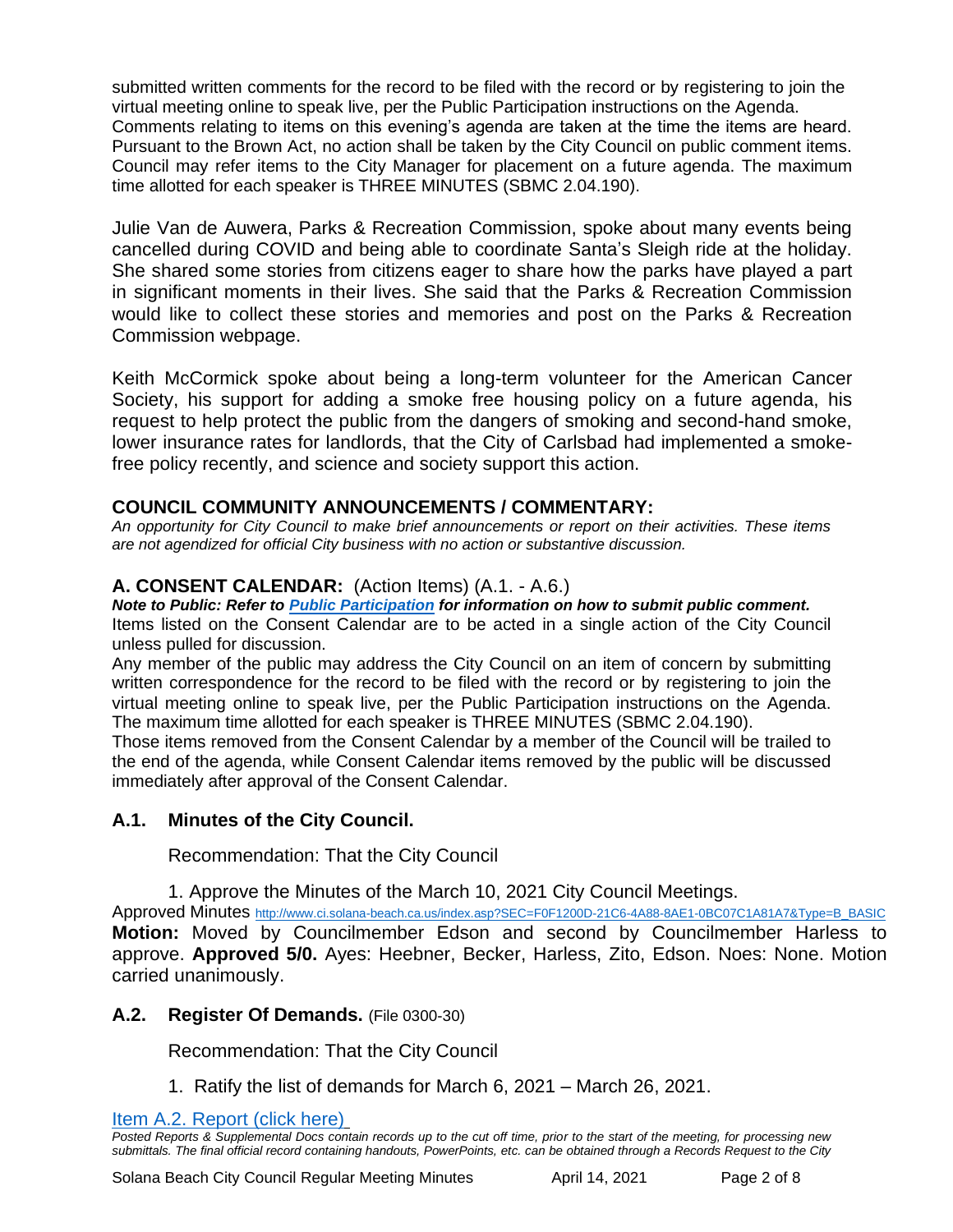*Clerk's Office.*

**Motion:** Moved by Councilmember Edson and second by Councilmember Harless to approve. **Approved 5/0.** Ayes: Heebner, Becker, Harless, Zito, Edson. Noes: None. Motion carried unanimously.

#### **A.3. General Fund Budget Adjustments for Fiscal Year 2020/21.** (File 0330-30)

Recommendation: That the City Council

1. Receive the report listing changes made to the Fiscal Year 2020-2021 General Fund Adopted Budget.

Item [A.3. Report \(click here\)](https://solanabeach.govoffice3.com/vertical/Sites/%7B840804C2-F869-4904-9AE3-720581350CE7%7D/uploads/Item_A.3._Report_(click_here)_04-14-21_O.pdf)

*Posted Reports & Supplemental Docs contain records up to the cut off time, prior to the start of the meeting, for processing new submittals. The final official record containing handouts, PowerPoints, etc. can be obtained through a Records Request to the City Clerk's Office.*

**Motion:** Moved by Councilmember Edson and second by Councilmember Harless to approve. **Approved 5/0.** Ayes: Heebner, Becker, Harless, Zito, Edson. Noes: None. Motion carried unanimously.

#### **A.4. 2020 Street Maintenance & Repair Project – Notice of Completion.** (File 0820-35)

Recommendation: That the City Council

- 1. Adopt **Resolution 2021-042**:
	- a. Authorizing the City Council to accept, as complete, the 2020 Street Maintenance & Repair Project, Bid No. 2020-03, performed by TC Construction.
	- b. Authorizing the City Clerk to file a Notice of Completion.

#### [Item A.4. Report \(click here\)](https://solanabeach.govoffice3.com/vertical/Sites/%7B840804C2-F869-4904-9AE3-720581350CE7%7D/uploads/Item_A.4._Report_(click_here)_04-14-21_O.pdf)

*Posted Reports & Supplemental Docs contain records up to the cut off time, prior to the start of the meeting, for processing new submittals. The final official record containing handouts, PowerPoints, etc. can be obtained through a Records Request to the City Clerk's Office.*

**Motion:** Moved by Councilmember Edson and second by Councilmember Harless to approve. **Approved 5/0.** Ayes: Heebner, Becker, Harless, Zito, Edson. Noes: None. Motion carried unanimously.

#### **A.5. Safe Routes to School Master Plan.** (File 0860-35)

Recommendation: That the City Council

#### 1. Adopt **Resolution 2021-037**:

- a. Authorizing the City Manager to execute a Professional Services Agreement, in an amount not to exceed \$220,000, with Chen Ryan Associates, Inc. for preparation of a Safe Routes to School Master Plan.
- b. Appropriating \$165,000 to the State Grants revenue account and to the Safe Routes to School Master Plan project account.
- c. Appropriating \$55,000 in TransNet funds to the Safe Routes to School Master Plan project account.
- d. Authorizing the City Treasurer to amend the FY 2020/21 Adopted Budget accordingly.

Item A.5. [Report \(click here\)](https://solanabeach.govoffice3.com/vertical/Sites/%7B840804C2-F869-4904-9AE3-720581350CE7%7D/uploads/Item_A.5._Report_(click_here)_04-14-21_O.pdf)

*Posted Reports & Supplemental Docs contain records up to the cut off time, prior to the start of the meeting, for processing new*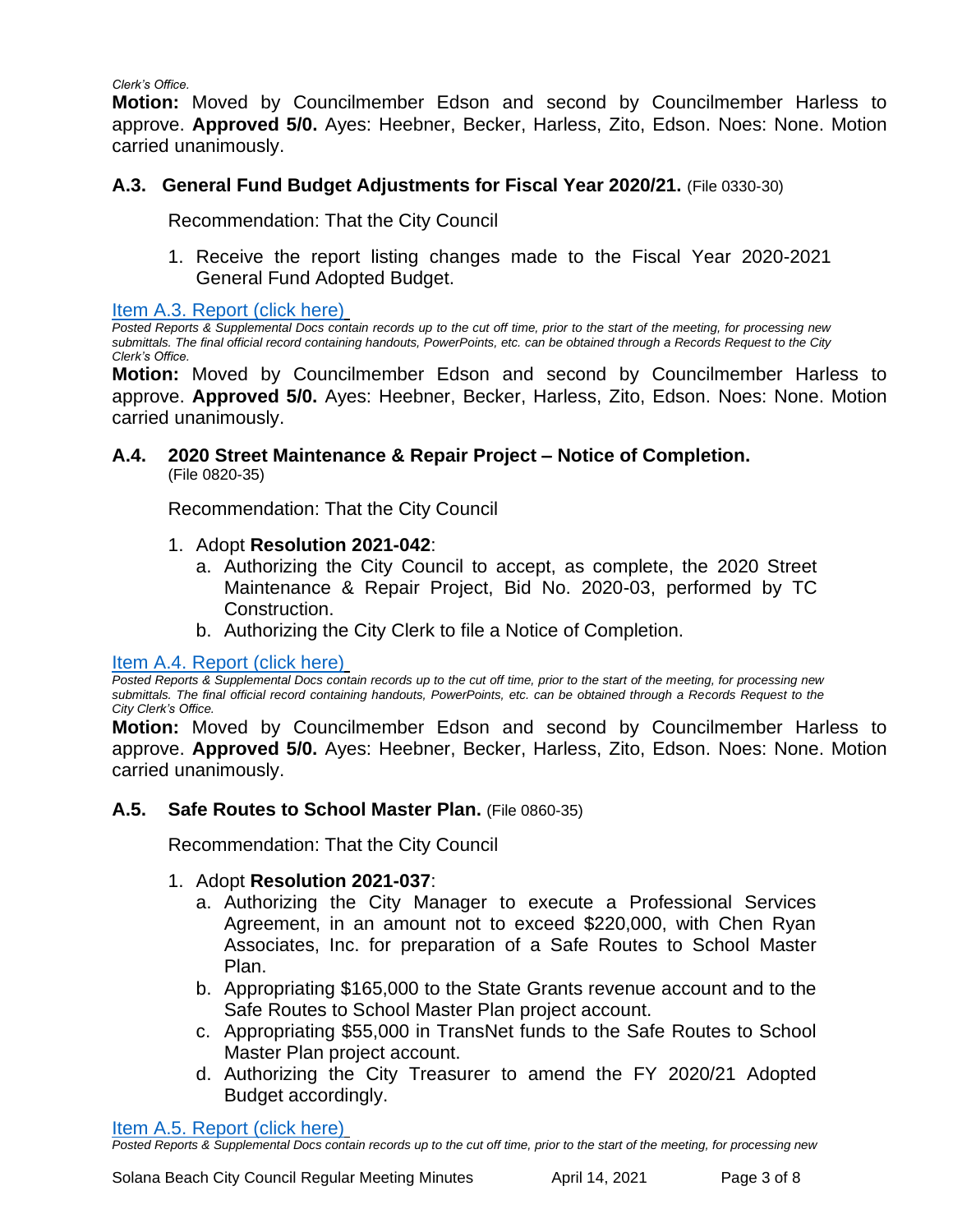*submittals. The final official record containing handouts, PowerPoints, etc. can be obtained through a Records Request to the City Clerk's Office.*

**Motion:** Moved by Councilmember Edson and second by Councilmember Harless to approve. **Approved 5/0.** Ayes: Heebner, Becker, Harless, Zito, Edson. Noes: None. Motion carried unanimously.

*This item was moved to Consent per the Agenda Approval.*

#### **C.1. Railroad Pedestrian Undercrossing Agreements.** (File 0820-48)

Recommendation: That the City Council

- 1. Adopt **Resolution 2021-044** authorizing the City Manager to execute a Memorandum of Understanding and License Agreement between NCTD, Nature Collective and the City of Solana Beach for the use of the NCTD right of way and the undercrossing for pedestrian trail purposes.
- 2. Adopt **Resolution 2021-045** authorizing the City Manager to execute the Harbaugh Trails Maintenance and Indemnity Agreement between Nature Collective and the City of Solana Beach for the operation and maintenance of the pedestrian trail system within NCTD right of way.

[Item C.1. Report \(click here\)](https://solanabeach.govoffice3.com/vertical/Sites/%7B840804C2-F869-4904-9AE3-720581350CE7%7D/uploads/Item_C.1._Report_(click_here)_04-14-21_O.pdf)

[Item C.1. Updated Report #1 \(added 4-12-21](https://solanabeach.govoffice3.com/vertical/Sites/%7B840804C2-F869-4904-9AE3-720581350CE7%7D/uploads/Item_C.1._-_Staff_Report_Update_1.pdf) at 2:05pm)

*Posted Reports & Supplemental Docs contain records up to the cut off time, prior to the start of the meeting, for processing new submittals. The final official record containing handouts, PowerPoints, etc. can be obtained through a Records Request to the City Clerk's Office.*

**Motion:** Moved by Councilmember Edson and second by Councilmember Harless to approve. **Approved 5/0.** Ayes: Heebner, Becker, Harless, Zito, Edson. Noes: None. Motion carried unanimously.

#### **B. PUBLIC HEARINGS:** (B.1. – B.3.)

*Note to Public: Refer to Public Participation for information on how to submit public comment.*  Any member of the public may address the City Council on an item of concern by submitting written correspondence for the record to be filed with the record or by registering to join the virtual meeting online to speak live, per the Public Participation instructions on the Agenda. The maximum time allotted for each speaker is THREE MINUTES (SBMC 2.04.190).

An applicant or designee(s) for a private development/business project, for which the public hearing is being held, is allotted a total of fifteen minutes to speak, as per SBMC 2.04.210. A portion of the fifteen minutes may be saved to respond to those who speak in opposition. All other speakers have three minutes each.

After considering all of the evidence, including written materials and oral testimony, the City Council must make a decision supported by findings and the findings must be supported by substantial evidence in the record.

#### **B.1. 6 th Cycle Housing Element Adoption.** (File 0610-10)

Recommendation: That the City Council

1. Adopt **Resolution 2021-041** adopting the 6th Cycle Housing Element and submitting the document to the California Department of Housing and Community Development for certification.

[Item B.1. Report](https://solanabeach.govoffice3.com/vertical/Sites/%7B840804C2-F869-4904-9AE3-720581350CE7%7D/uploads/Item_B.1._Report_(click_here)_04-14-21_O.pdf) (click here)

[Item B.1. Updated Report #1 \(added 4-14-21 at 11:30am\)](https://solanabeach.govoffice3.com/vertical/Sites/%7B840804C2-F869-4904-9AE3-720581350CE7%7D/uploads/Item_B.1._Updated_Report_1_-_4-14_(930am).pdf)

*Posted Reports & Supplemental Docs contain records up to the cut off time, prior to the start of the meeting, for processing new submittals. The final official record containing handouts, PowerPoints, etc. can be obtained through a Records Request to the City*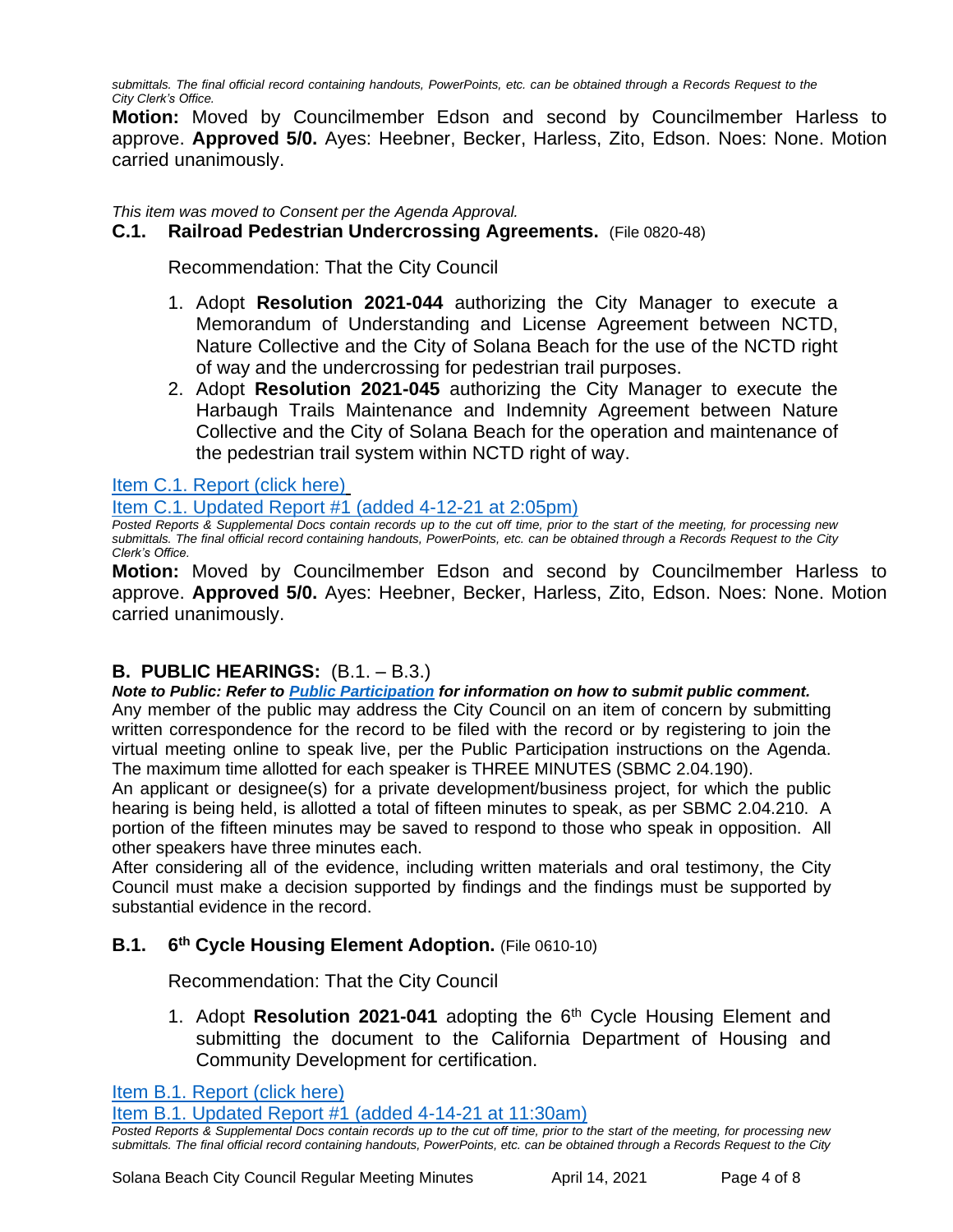Greg Wade, City Manager, introduced the item.

Joe Lim, Community Development Dir., presented a PowerPoint (on file).

Mayor Heebner opened the public hearing.

Council disclosures.

Council, Nick Chen, Kimley-Horn, and Staff discussed that the final census records were not yet released, that the 13% vacancy factor would be based on the 2017 5-year estimate which is benchmarked from the 2010 census and that no comments had been received from Housing and Community Development (HCD) yet.

**Motion:** Moved by Councilmember Edson and second by Councilmember Zito to close the public hearing. **Approved 5/0**. Ayes: Heebner, Becker, Harless, Zito, Edson. Noes: None. Motion carried.

**Motion:** Moved by Councilmember Zito and second by Councilmember Edson to approve Staff recommendation. **Approved 5/0**. Ayes: Heebner, Becker, Harless, Zito, Edson. Noes: None. Motion carried.

#### **B.2. Public Hearing: 475 Marview Lane, Applicant: Anderson, Case No: 17-18-17.**  (File 0600-40)

The proposed project meets the minimum zoning requirements under the SBMC, may be found to be consistent with the General Plan, and may be found, as conditioned, to meet the discretionary findings required as discussed in this report to approve a DRP. Therefore, Staff recommends that the City Council:

- 1. Conduct the Public Hearing: Open the Public Hearing, Report Council Disclosures, Receive Public Testimony, Close the Public Hearing.
- 2. Find the project exempt from the California Environmental Quality Act pursuant to Section 15303 of the State CEQA Guidelines; and
- 3. If the City Council makes the requisite findings and approves the project, adopt **Resolution 2021-043** conditionally approving a DRP to demolish a single-family residence, construct a replacement, two-story, single-family residence with an attached two-car garage and a partially subterranean lower level, and perform associated site improvements at 475 Marview Lane, Solana Beach.

[Item B.2. Report \(click here\)](https://solanabeach.govoffice3.com/vertical/Sites/%7B840804C2-F869-4904-9AE3-720581350CE7%7D/uploads/Item_B.2._Report_(click_here)_04-14-21_O.pdf)

[Item B.2. Updated Report #1 \(added 4-13-21](https://solanabeach.govoffice3.com/vertical/Sites/%7B840804C2-F869-4904-9AE3-720581350CE7%7D/uploads/Item_B.2._Updated_Report_1_-_4-13-21_-_O.pdf) at 1pm)

[Item B.2. Supplemental Docs \(updated 4-14-21 at 250pm\)](https://solanabeach.govoffice3.com/vertical/Sites/%7B840804C2-F869-4904-9AE3-720581350CE7%7D/uploads/Item_B.2._Supplemental_Docs_(upd._4-14_at_237pm)_-_O.pdf)

Mayor Heebner recused due to her owning property within 500 ft. of the project.

Greg Wade, City Manager, introduced the item.

Solana Beach City Council Regular Meeting Minutes **April 14, 2021** Page 5 of 8

*Posted Reports & Supplemental Docs contain records up to the cut off time, prior to the start of the meeting, for processing new submittals. The final official record containing handouts, PowerPoints, etc. can be obtained through a Records Request to the City Clerk's Office.*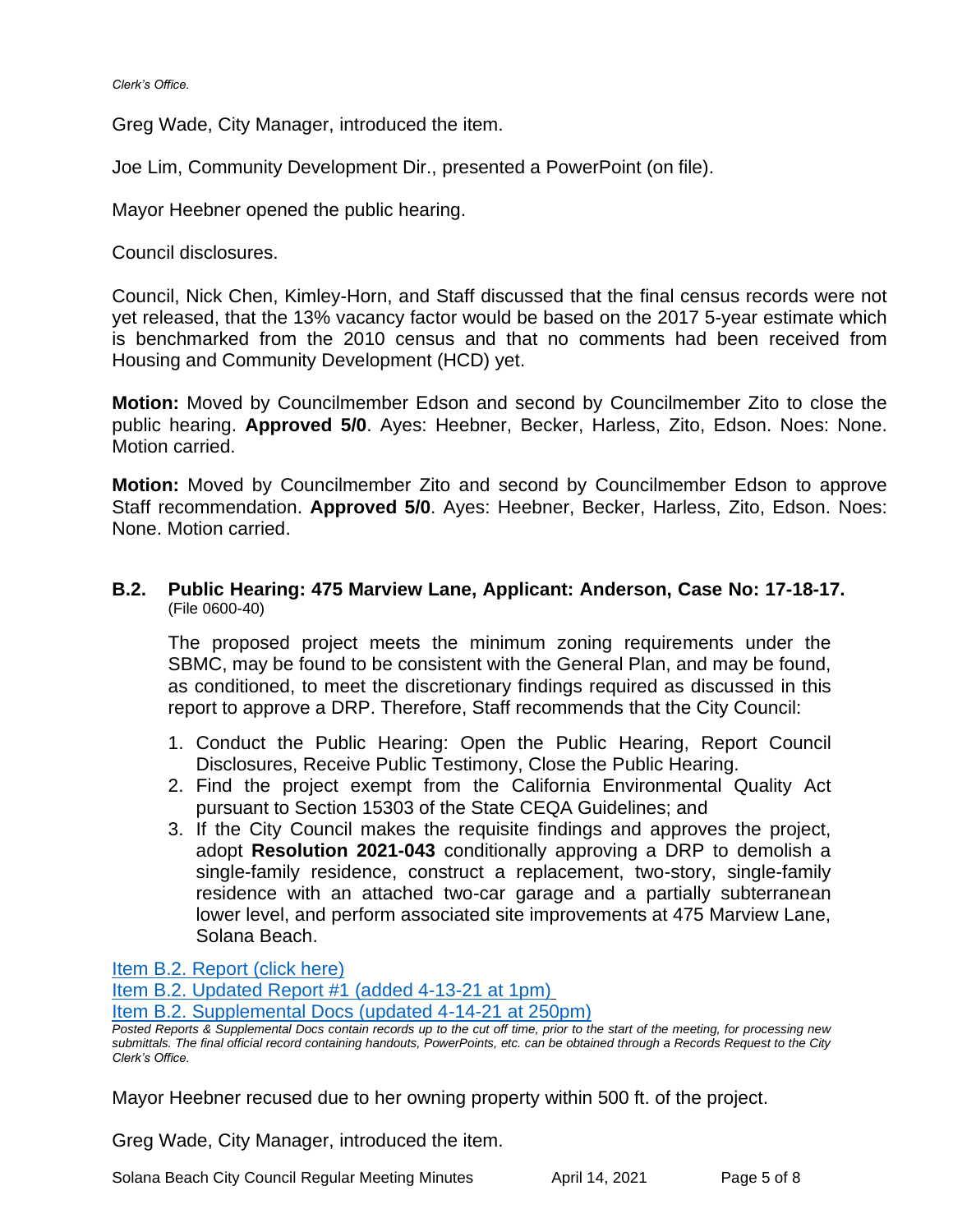Katie Benson, Sr. Planner, presented a PowerPoint (on file).

Deputy Mayor Becker opened the public hearing.

Council disclosures.

Bob Scott, Applicant, and Rich Bokal, Architect, presented a PowerPoint (on file).

Council and Applicant representative discussed the electrical vehicle charging units being added to the garage and that they have catch basins that are 12x12 inches without water but with a dry towel underneath.

**Motion:** Moved by Councilmember Zito and second by Councilmember Harless to close the public hearing. **Approved 4/0/1** (Recused: Heebner). Ayes: Becker, Harless, Zito, Edson. Noes: None. Absent: Heebner (Recused). Motion carried.

**Motion:** Moved by Councilmember Zito and second by Deputy Mayor Becker to approve Staff recommendation and stating that landscaping was subject to conditions of landscape details in both email communications of the applicant and the neighbor regarding an updated landscape plan. **Approved 4/0/1** (Recused: Heebner). Ayes: Becker, Harless, Zito, Edson. Noes: None. Absent: Heebner (Recused). Motion carried.

#### **B.3. Public Hearing: 457 Dell Court, Applicant: Ohman and Claxton, Case No.: DRP20-013.** (File 0600-40)

The proposed project could be found to be consistent with the General Plan and the underlying SBMC could be found, as conditioned, to meet the discretionary findings required as discussed in this report to approve a DRP. Therefore, Staff recommends that the City Council:

- 1. Conduct the Public Hearing: Open the Public Hearing, Report Council Disclosures, Receive Public Testimony, and Close the Public Hearing.
- 2. Find the project exempt from the California Environmental Quality Act pursuant to Section 15303 of the State CEQA Guidelines; and
- 3. If the City Council makes the requisite findings and approves the project, adopt **Resolution 2021-040** conditionally approving a DRP to allow for the construction of a first-story addition and remodel to an existing two-story, single-family residence with an attached garage at 457 Dell Court.

#### [Item B.3. Report \(click here\)](https://solanabeach.govoffice3.com/vertical/Sites/%7B840804C2-F869-4904-9AE3-720581350CE7%7D/uploads/Item_B.3._Report_(click_here)_04-14-21_O.pdf)

*Posted Reports & Supplemental Docs contain records up to the cut off time, prior to the start of the meeting, for processing new submittals. The final official record containing handouts, PowerPoints, etc. can be obtained through a Records Request to the City Clerk's Office.*

Councilmember Harless recused herself from the project due to a personal relationship with the applicant.

Greg Wade, City Manager, introduced the item.

Tiffany Wade, Assistant Planner, presented a PowerPoint (on file).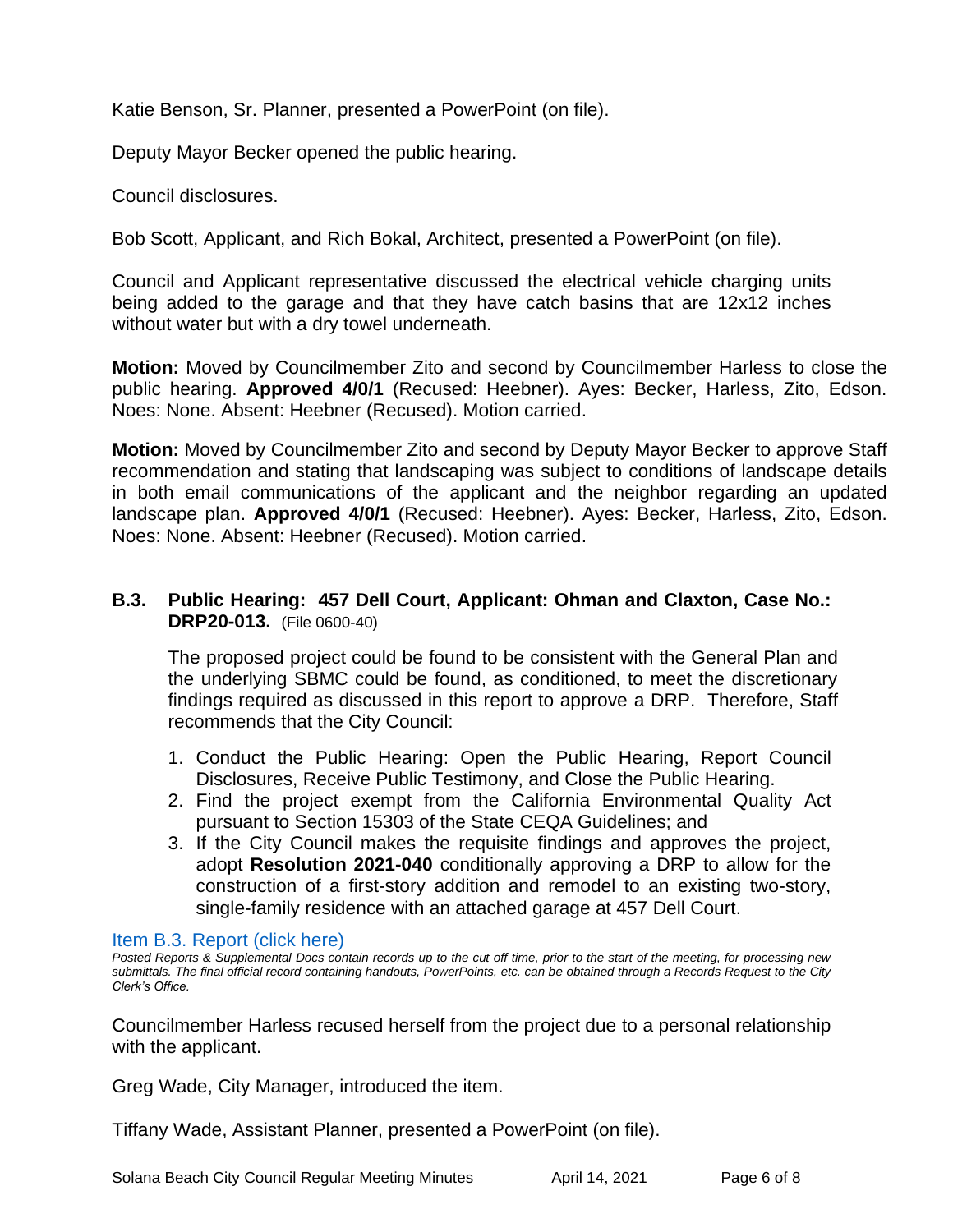Mark Ohman, Applicant, spoke about their project and its unchanged footprint since its original construction, their intent to remodel to make a first floor primary bedroom and modernize and enlarge the kitchen and family room, the structural changes barely being noticeable from the street, meeting with 17 neighbors, their agreement to maintain their privacy screening of vegetation, the non-conformity that would be grandfathered in, water discharge and no need for detention basins but they had added an increase in the amount of pervious surface, and installing a desilting basin.

**Motion:** Moved by Councilmember Edson and second by Deputy Mayor Becker to close the public hearing. **Approved 4/0/1** (Recused: Harless). Ayes: Heebner, Becker, Harless, Zito, Edson. Noes: None. Absent: Harless (Recused). Motion carried.

**Motion:** Moved by Councilmember Edson and second by Councilmember Zito to approve Staff recommendation. **Approved 4/0/1** (Recused: Harless). Ayes: Heebner, Becker, Harless, Zito, Edson. Noes: None. Absent: Harless (Recused). Motion carried.

#### **C. STAFF REPORTS: (C.1. – C.2.)**

*Note to Public: Refer to Public Participation for information on how to submit public comment.*  Any member of the public may address the City Council on an item of concern by submitting written correspondence for the record to be filed with the record or by registering to join the virtual meeting online to speak live, per the Public Participation instructions on the Agenda. The maximum time allotted for each speaker is THREE MINUTES (SBMC 2.04.190).

#### **C.2. Firearm-Related Legislation SB-264 and AB-452.** (File 0480-70)

Recommendation: That the City Council

1. Consider adopting **Resolution 2021-046** expressing support of SB 264 and AB 452.

[Item C.2. Report](https://solanabeach.govoffice3.com/vertical/Sites/%7B840804C2-F869-4904-9AE3-720581350CE7%7D/uploads/Item_C.2._Report_(click_here)_04-14-21_O.pdf) (click here)

[Item C.2. Supplemental Docs \(updated](https://solanabeach.govoffice3.com/vertical/Sites/%7B840804C2-F869-4904-9AE3-720581350CE7%7D/uploads/Item_C.2._Supplemental_Docs_(Upd._4-14_at_235pm)_-_O.pdf) 4-14-21 at 2:50pm)

*Posted Reports & Supplemental Docs contain records up to the cut off time, prior to the start of the meeting, for processing new submittals. The final official record containing handouts, PowerPoints, etc. can be obtained through a Records Request to the City Clerk's Office.*

Greg Wade, City Manager, introduced the item.

Kathy Murphy said she was a Solana Beach resident and spoke about the residents' involvement in the passage of restricting gun and ammunition sales at the Del Mar Fairgrounds, and her support of this resolution further expanding continuing efforts to make the City and State free from gun violence.

**Motion:** Moved by Councilmember Harless and second by Mayor Heebner to approve. **Approved 5/0.** Ayes: Heebner, Becker, Harless, Zito, Edson. Noes: None. Motion carried unanimously.

#### **A.6. Granados Avenue Partners, LLC – Draft Covenants, Conditions and Restrictions (CC&Rs).** (File 0600-40)